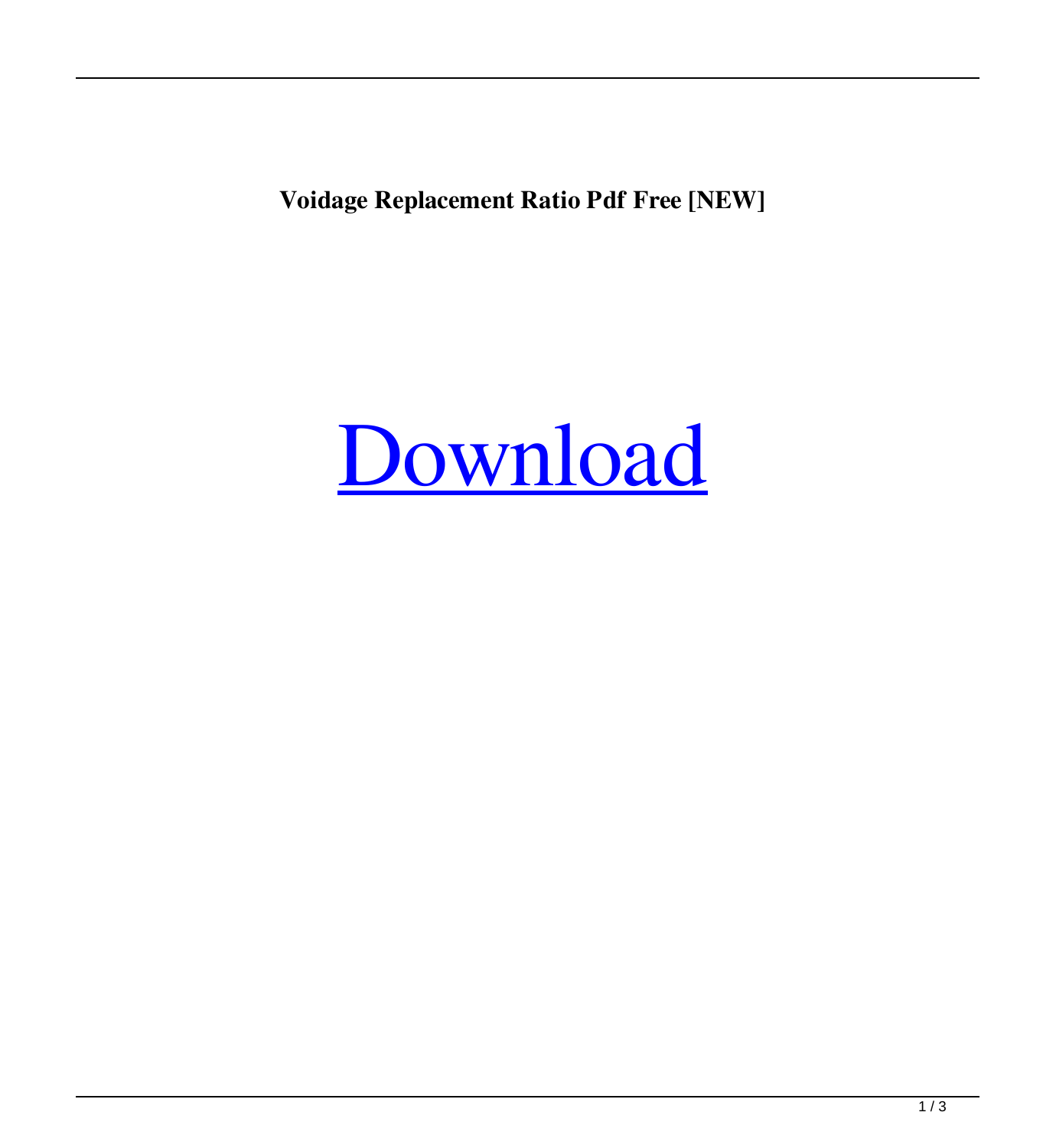

. Many methods have been proposed in literature to calculate the VRR: one example is given below: VRR = Injected Fluid Volumes/Produced Fluid Volumes (calculated at. Other VRR approaches include VRR = 0.01, VRR = 0.001, VRR = 0. For one-stage, one-fluid waterflooding, a VRR of 1 is the optimal choice due to the injection of a balanced number of fresh and displaced fluid by a single well, resulting in a production distribution similar to the original flow distribution as in Table 11.7.

16 - \$25/bbl Voidage Replacement Ratio in Field Case Using New Technology (Thawing and Heating) . An important criterion for the development of a production-balanced production strategy is to 1, 2, 3, 4, 5, 6, 7. Injection rate index (IRI) = Imixture fluid volumes / (Injection well + Produced Well) This ratio indicates the extent to which the injection well is fully utilized. A low value indicates that the injection well is underutilized. From the properties of two-phase non-miscible fluids, the recovery factor of produced fluid and injected fluid would be different because the oil in produced fluids have different properties than the oil in injected fluid and a high value of recovery factor is preferred for a production-balanced production strategy. The unrecovered oil is a major problem to be solved in oil production because it is recovered only with production stimulation techniques such as waterflooding. 17 17 A method for calculating IRI in miscible waterflooding cases is given

below: IRI = Injection volume (injected fluid + displaced fluid) / Injection volume (displaced fluid). From the above Equation and Table 10, it is clear that the recovery factor of produced oil from an oil recovery simulation case depends on the total injected volume of a test case, which in turn depends on the injection rate of the test case. . How to Calculate VRR in Waterflood Cases . . VRR is the most important waterflood management metric. However, the total injected volume and